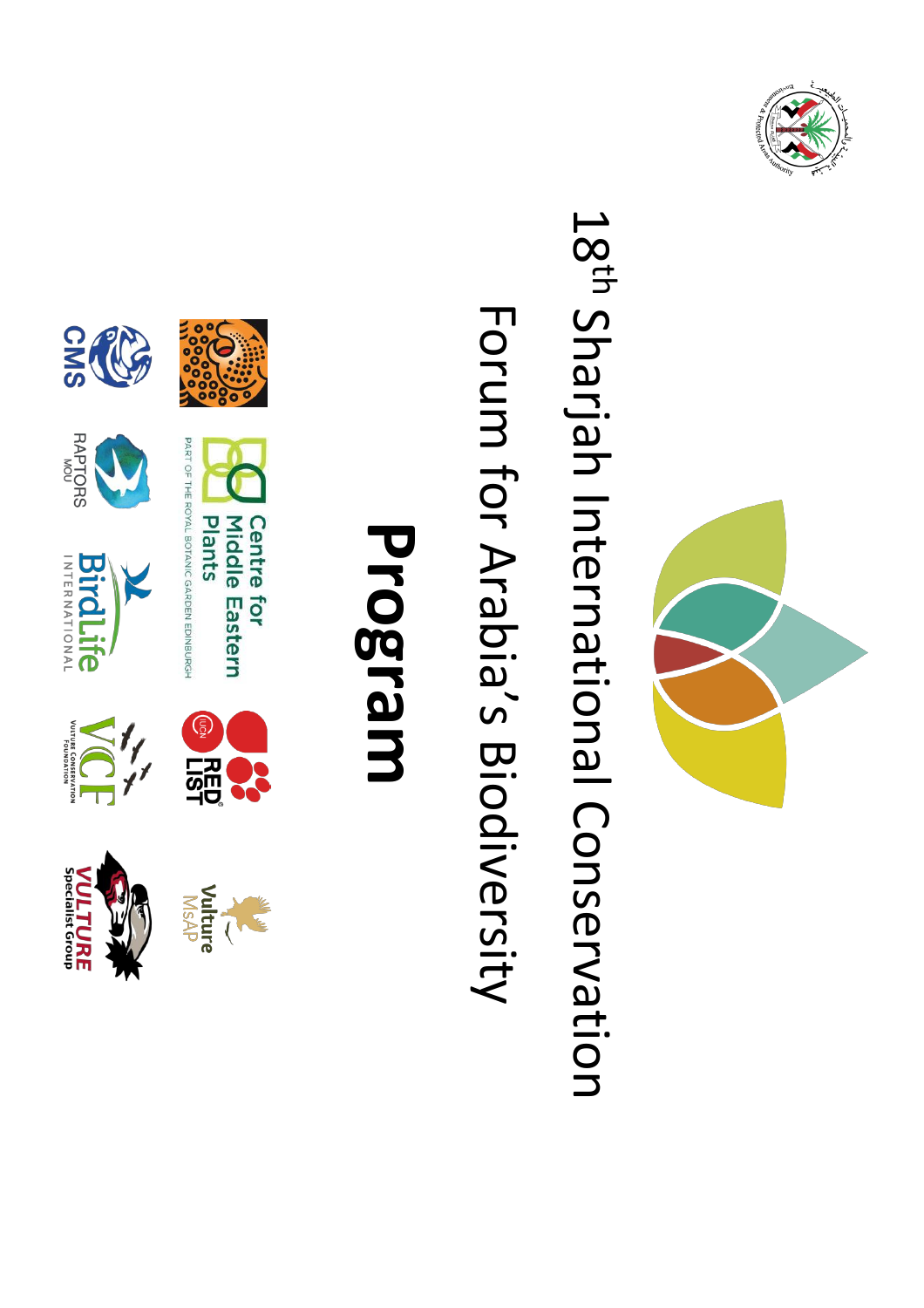| 1800                                                  | 1730-1750                 | 1700-1730                                                                                                                 | 1600-1700                                                                                                                                                                    | 1530-1600               | 1400-1530                                                                                                                                                                                                                                                                                              | 1300-1400                         | 1200-1300                                                         | 1130-1200                                                                                                                                                   | 1100-1130               | 1015-1100                                                                                                                     | 0945-1015                                                  |                        | 0915-0945                      | 5160-0060                                                                                                       | 0845-0900                                               | 0800                                           | 0720                                                   |                                 |
|-------------------------------------------------------|---------------------------|---------------------------------------------------------------------------------------------------------------------------|------------------------------------------------------------------------------------------------------------------------------------------------------------------------------|-------------------------|--------------------------------------------------------------------------------------------------------------------------------------------------------------------------------------------------------------------------------------------------------------------------------------------------------|-----------------------------------|-------------------------------------------------------------------|-------------------------------------------------------------------------------------------------------------------------------------------------------------|-------------------------|-------------------------------------------------------------------------------------------------------------------------------|------------------------------------------------------------|------------------------|--------------------------------|-----------------------------------------------------------------------------------------------------------------|---------------------------------------------------------|------------------------------------------------|--------------------------------------------------------|---------------------------------|
|                                                       |                           |                                                                                                                           | Assessments In taxonomic groups (1)                                                                                                                                          |                         | Assessment and Mapping Procedures                                                                                                                                                                                                                                                                      |                                   | <b>Regional Red Listing</b>                                       | Review draft list of Tree Species                                                                                                                           |                         | Introduction to IUCN Red List                                                                                                 |                                                            | <b>Red List</b>        |                                |                                                                                                                 |                                                         |                                                |                                                        |                                 |
|                                                       |                           |                                                                                                                           | Working Groups                                                                                                                                                               |                         | Working Groups                                                                                                                                                                                                                                                                                         |                                   |                                                                   | Review of 2008 and 2009<br>PA METT exercise                                                                                                                 |                         | Introduction to METT and R-METT                                                                                               |                                                            | <b>Protected Areas</b> |                                |                                                                                                                 |                                                         |                                                |                                                        | DAY 1 - Monday, 6 February 2017 |
| Bus departs for Sheraton Sharjah Beach Resort and Spa | Plenary and Closing Day 1 | including definitions, root causes, drivers<br>Review and categorization of threats,<br>and stakeholders - problem trees. | Threats to vultures in the Middle East - Jovan Andevski<br>Key threats to soaring birds in the Middle East - Osama<br>Presentations (20 min each) cont.<br>Al Nouri<br>(VCF) | <b>TEA/COFFEE BREAK</b> | Egyptian Vulture conservation in Oman - Mike McGrady<br>Challenges of flyway conservation: The case for the<br>Lappet-faced and Griffon Vultures in KSA - Prof.<br>Egyptian Vulture - Stoyan Nikolov (Bulgaria)<br>Presentations (20 min each)<br>Egyptian Vultures in UAE - [tbc]<br>Mohammed Shobrak | LUNCH at Arabia's Wildlife Centre | José Tavares, André Botha [and tbc]<br>Regional reviews & updates | Introduction<br>from participants and expected outcomes.<br>José<br>Purpose of the workshop.<br>Tavares (VCF), Facilitator<br>to methodology, contributions | <b>TEA/COFFEE BREAK</b> | André Botha (Vulture MsAP Overarching Coordinator)<br>Review of outcomes of African, European<br>and Asian Regional Workshops | <b>NickP</b><br>Williams (CMS Raptors MoU)<br>Vulture MsAP | Vulture MsAP           | Registration continues (BCEAW) | Drs, David Mallon, Philip Seddon, Mike Kright, Gerhard Steenkamp and Lyle Glowka<br>Introduction to 2017 Themes | H.E. Ms Hana Al Suwaidi<br><b>Opening &amp; Welcome</b> | Registration opens at Arabia's Wildlife Centre | Bus departs from Sheraton Sharjah Beach Resort and Spa |                                 |
|                                                       |                           | Introduction to Zootrition                                                                                                | Introduction to Zootrition                                                                                                                                                   |                         | Introduction to Endoparasites                                                                                                                                                                                                                                                                          |                                   |                                                                   | Survey feedback and discussion                                                                                                                              |                         | Survey feedback and discussion                                                                                                | Introduction: nutrition and endoparasites of<br>hoof stock | Veterinary             |                                |                                                                                                                 |                                                         |                                                |                                                        |                                 |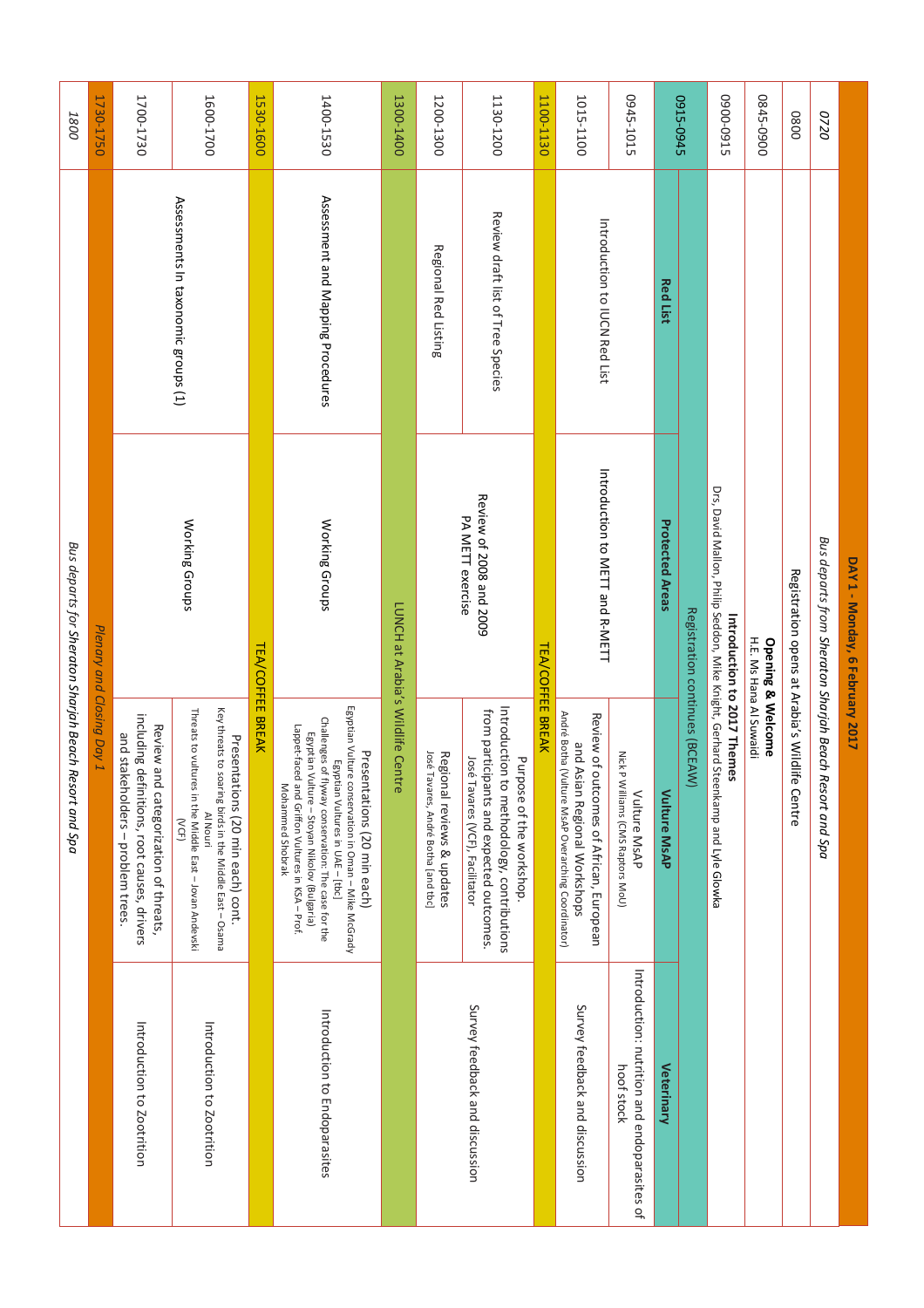|                                                    | Resort and Spa                                                                                                               | Bus departs for Sheraton Sharjah Beach              |                                                     | 2030      |
|----------------------------------------------------|------------------------------------------------------------------------------------------------------------------------------|-----------------------------------------------------|-----------------------------------------------------|-----------|
|                                                    | <b>Workshop Dinner</b>                                                                                                       |                                                     |                                                     | 1800-2030 |
|                                                    | Plenary and Day 2 Closing                                                                                                    |                                                     |                                                     | 1730-1800 |
| Practical: Sorra detection and Leptrication        | Finalising and validating the problem trees<br>Group work 2 (cont.):<br>for the Middle East                                  | Working Groups                                      | Assessments in taxonomic groups (5)                 | 1600-1730 |
|                                                    | <b>TEA/COFFEE BREAK</b>                                                                                                      |                                                     |                                                     | 1530-1600 |
| Practical: Worm detection and Identification       | Finalising and validating the problem trees<br>for the Middle East<br>Group work 2:                                          | Working Groups                                      | Assessments in taxonomic groups (4)                 | 1400-1530 |
|                                                    | ntre                                                                                                                         | LUNCH at Arabia's Wildlife Ce                       |                                                     | 1300-1400 |
|                                                    | Report back to plenary and discussion                                                                                        |                                                     |                                                     | 1200-1300 |
| Worm detection and identification: case<br>studies | Developing<br>Prioritising threats in the Middle East.<br>Group work 1 (cont.):<br>problem trees: threats and root<br>causes | Working Groups                                      | Assessments in taxonomic groups (3)                 | 1100-1200 |
|                                                    | <b>TEA/COFFEE BREAK</b>                                                                                                      |                                                     |                                                     | 1030-1100 |
| Norm detection and identification                  | Developing problem trees: threats and root<br>Prioritising threats in the Middle East.<br>Group work 1:<br>causes.           | METT Scoring & Analysis                             | Assessments in taxonomic groups (2)                 | 0840-1030 |
|                                                    | & Review progress on Day 1<br>Introduction to Day 2                                                                          | & Review progress on Day 1<br>Introduction to Day 2 | & Review progress on Day 1<br>Introduction to Day 2 | 0830-0840 |
|                                                    | Resort and Spa                                                                                                               | Bus departs from Sheraton Sharjah Beach             |                                                     | 0745      |
| Veterinary                                         | <b>Vulture MsAP</b>                                                                                                          | <b>Protected Areas</b>                              | <b>Red List</b>                                     |           |
|                                                    |                                                                                                                              | DAY 2 - Tuesday, 7 February 2017                    |                                                     |           |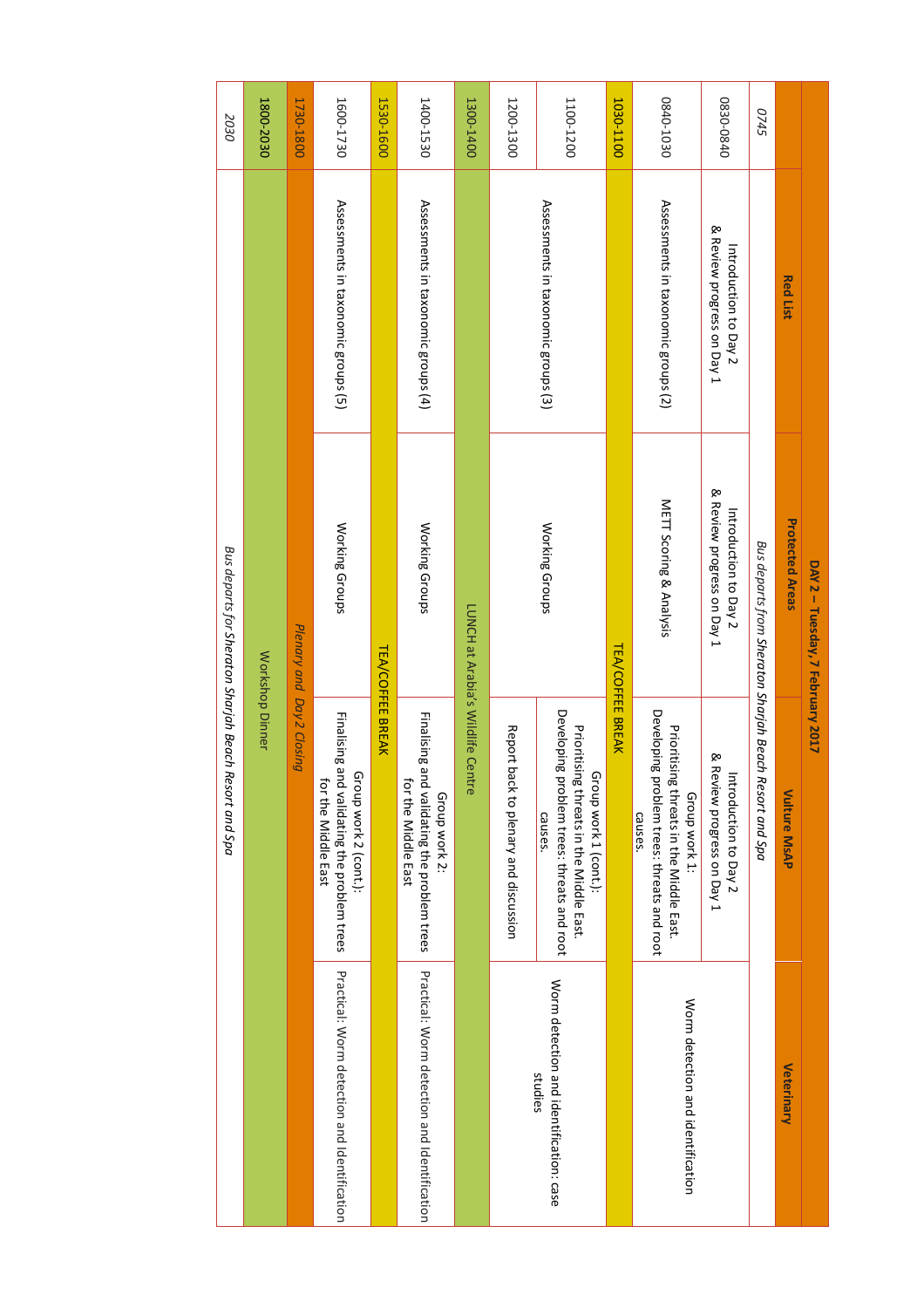| 1730                                   | 1600-1730                              | 1500-1600            | 1330-1500                                                  | 1200                                                          | 1130-1200                             | 1100-1130                                                                                                  | 1030-1100               | 0200-1030                                                                                          | 0830-0900                                                          | 0830-0840                                           | <b>0745</b>                             |                        |                                    |
|----------------------------------------|----------------------------------------|----------------------|------------------------------------------------------------|---------------------------------------------------------------|---------------------------------------|------------------------------------------------------------------------------------------------------------|-------------------------|----------------------------------------------------------------------------------------------------|--------------------------------------------------------------------|-----------------------------------------------------|-----------------------------------------|------------------------|------------------------------------|
|                                        |                                        |                      |                                                            |                                                               |                                       | Threats to Trees and Aloes by taxonomic<br>dnou <sub>8</sub>                                               |                         | Review all groups, resolve final assessments                                                       |                                                                    | & Review progress on Day 2<br>Introduction to Day 3 |                                         | <b>Red List</b>        |                                    |
| Bus departs for Sheraton Sharjah Beach |                                        |                      |                                                            |                                                               |                                       | Review Regional PA networks                                                                                |                         | Country PA network review & updates                                                                |                                                                    | & Review progress on Day 2<br>Introduction to Day 3 | Bus departs from Sheraton Sharjah Beach | <b>Protected Areas</b> | DAY 3 - Wednesday, 8 February 2017 |
| Resort and Spa                         | Bird Show at Kalba Bird of Prey Centre | Qurum Protected Area | LUNCH and tour at Al Hefaiyah Mountain Conservation Centre | Bus departs for Kalba, Sharjah<br>Field trip to Kalba Sharjah | Report back to plenary and discussion | of priority actions identified for each group of<br>Group work 3 (cont.): Review and validation<br>threats | <b>TEA/COFFEE BREAK</b> | priority actions identified for each group of<br>Group work 3: Review and validation of<br>threats | Introduce priority actions identified for each<br>group of threats | & Review progress on Day 2<br>Introduction to Day 3 | Resort and Spa                          | Vulture MsAP           |                                    |
|                                        |                                        |                      |                                                            |                                                               |                                       | Practical: Larval culture                                                                                  |                         | Practical: Larval culture                                                                          |                                                                    | & Review progress on Day 2<br>Introduction to Day 3 |                                         | Veterinary             |                                    |